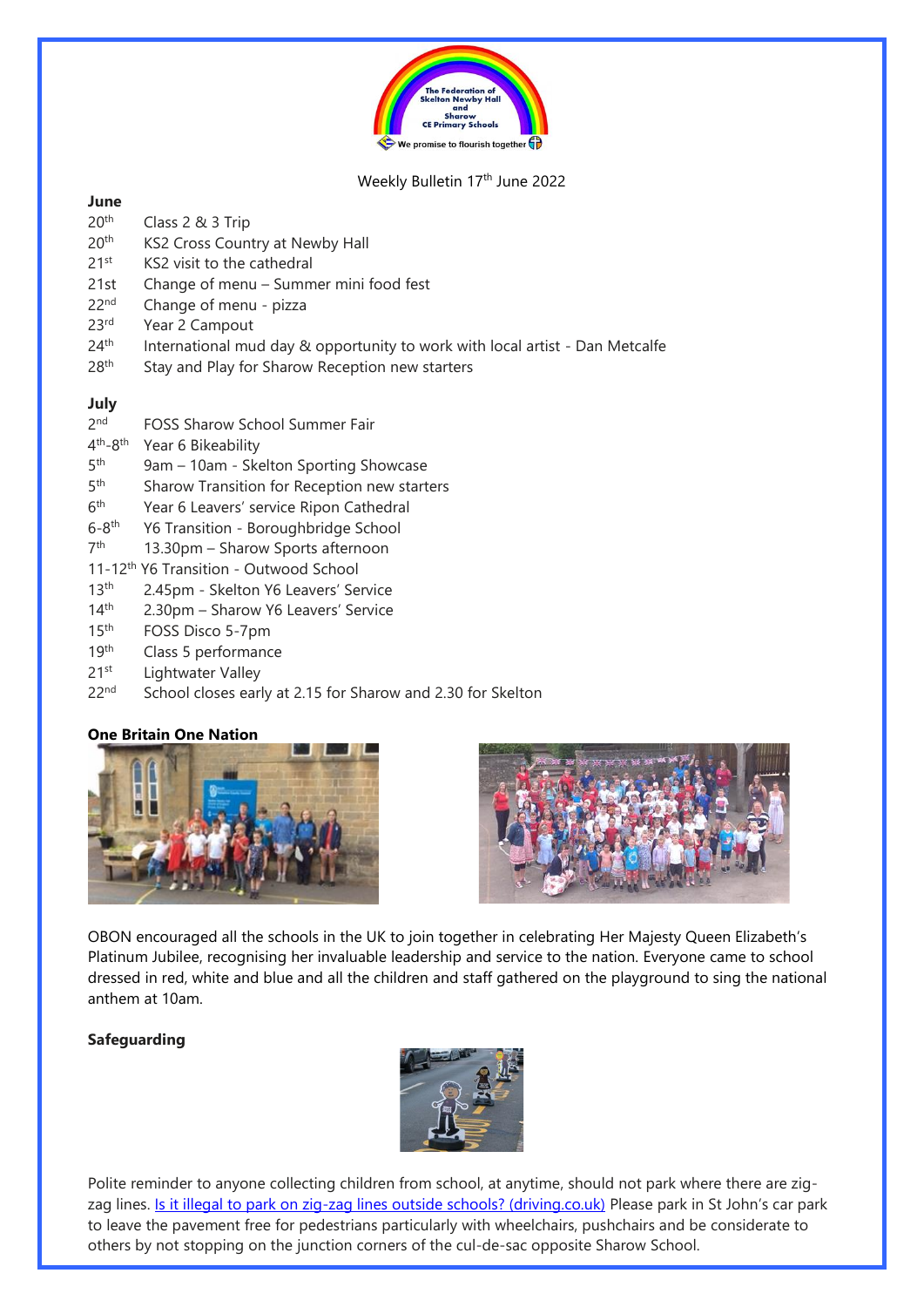**Cricket festival**





Last week our y5/6s from both schools joined together to form 4 teams to take part in the cluster cricket tournament.

All teams played well and all the children were amazing. A huge thank you to you all!

On Monday all our KS2 children will be taking part in our cluster X-country competition at Newby Hall, another great opportunity to see & make friends from other schools, especially our Y6s who will be with other children going to the same High Schools.

#### **Wellbeing Champions**

Our Wellbeing Champions - Arthur, Millie and Holly - have begun their work with our cluster schools and would like to invite entries for a Wellbeing logo competition. Entries should be A4 size and can be in any medium, including digital.

Entries should be submitted to any of the Wellbeing Champions or Mrs Palmer before 28<sup>th</sup> June.

### **Trip – Monday – Classes 2 and 3**

Weather appropriate clothing will be needed and a pair of wellies to be worn for the day. If a school packed lunch has not been preordered your child will need to bring a packed lunch. Children will also need a named water bottle, sun hat, sunscreen and/or waterproof coat.

#### **Cross Country – Monday – Classes 4 and 5**

Children to wear school PE kit consisting of navy blue shorts, plain white t-shirt, socks and trainers. If a school packed lunch has not been preordered your child will need to bring a packed lunch. Children will also need a named water bottle, sun hat, sunscreen and/or waterproof coat.

#### **Change of menu – Tuesday and Wednesday**

Tuesday - The main option will be dinky sausage in a bun, popcorn chicken bites, seasoned wedges with garlic dip followed by Waffles topped with Vanilla Ice-Cream and Fruit. Jacket potato and sandwich options will still be available.

Wednesday - Margherita pizza, homemade potato wedges, peas & sweetcorn followed by chocolate & vanilla cookie with orange slice. Jacket potato and sandwich options will still be available.

#### **Ripon Rowels**

We say a big thank you the Rotary Club of Ripon Rowels who presented each child in Year 2 with an Usborne Illustrated English Dictionary; a dictionary 4 life.

#### **Sharow uniform change from September 2022**

Following consultation with the school council and the parent forum, there will be a slight change to the school uniform from September 2022.

Key stage 2 children will no-longer be required to wear a shirt and tie and will instead be asked to wear a white polo shirt. The school uniform will therefore be:

Black shoes, white polo shirt, Sharow school navy jumper, navy or dark grey skirt, skort or trousers. Blue gingham dress or dark grey shorts in the summer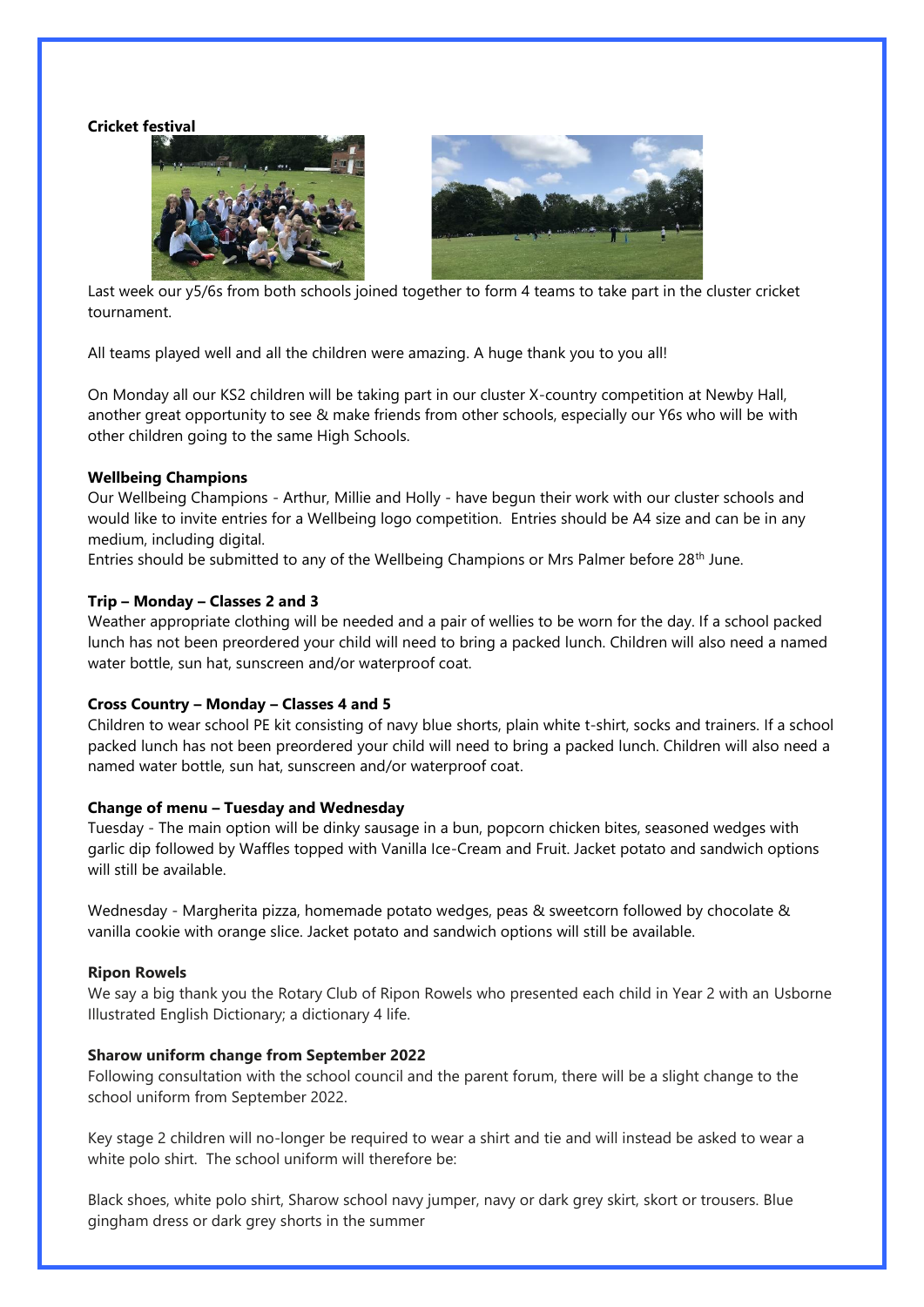As we encourage our Reception children to spend their learning time exploring the environment, which very often includes mud, sand, paint and water, the children in reception can wear either a white or navy-blue polo shirt.

PE Kit:- Blue shorts, plain white t-shirt, socks, pumps, trainers (for outdoor use). Navy tracksuit bottoms and Sharow school navy jumper (winter uniform).

Hair must be tied up and no jewellery to be worn.

FOSS (Friends of Sharow School) regularly hold preloved uniform sales where you can buy good quality school uniform at minimum cost.

Sharow school jumpers can be purchased through the online School Uniform Shop [https://school](https://school-shop.co.uk/school/sharow-ce-primary-school/)[shop.co.uk/school/sharow-ce-primary-school/](https://school-shop.co.uk/school/sharow-ce-primary-school/)

## **FOSS**

Thank you to everyone for supporting One Britain One Nation. We will let you know next week how much we have raised so opportunity to donate at pick up today or on Parentpay if you haven't already done so.

Is there anyone that holds a license for alcohol or do you know someone who does that would be available for the summer fair on 2<sup>nd</sup> July? Please contact [fosssharow@gmail.com](mailto:fosssharow@gmail.com) or Mrs Walker in the school office, thank you.

Limited edition Sharow School tea towels are still available to purchase at £5 each. These will be on sale at the summer fair or from Mrs Walker in the school office.

# Wishing all the gentlemen a wonderful Father's Day